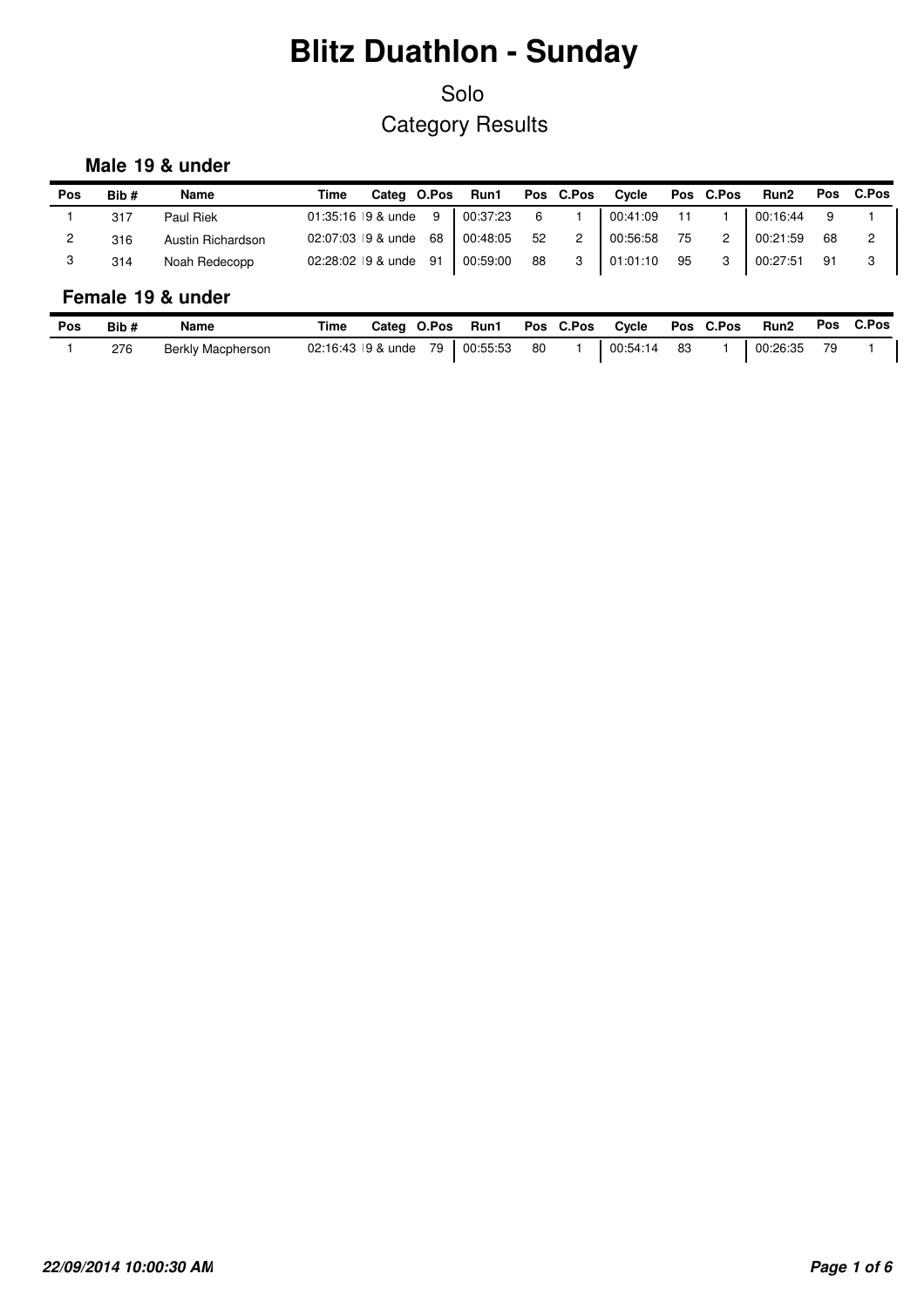### Solo Category Results

#### **Male 20 - 29**

| Pos            | Bib# | Name                    | Time     |           | Categ O.Pos | Run1     |    | Pos C.Pos      | Cycle    |    | Pos C.Pos      | Run <sub>2</sub> | <b>Pos</b> | C.Pos          |
|----------------|------|-------------------------|----------|-----------|-------------|----------|----|----------------|----------|----|----------------|------------------|------------|----------------|
|                | 282  | Josh Denison            | 01:27:30 | $20 - 29$ | 3           | 00:34:31 |    |                | 00:36:41 | 3  |                | 00:16:17         | 3          |                |
| $\overline{2}$ | 284  | Josh Matheusik          | 01:30:08 | $20 - 29$ | 5           | 00:37:32 |    | 3              | 00:34:53 | 5  | $\overline{c}$ | 00:17:43         | 5          | $\overline{c}$ |
| 3              | 232  | Noel Darcy              | 01:35:16 | $20 - 29$ | 8           | 00:35:02 | 3  | $\overline{c}$ | 00:44:15 | 14 | 4              | 00:15:58         | 8          | 3              |
| 4              | 322  | John Santos             | 01:35:21 | $20 - 29$ | 10          | 00:39:29 | 13 | 4              | 00:38:11 | 9  | 3              | 00:17:40         | 10         | 4              |
| 5              | 347  | Ken Wilburn             | 01:45:00 | $20 - 29$ | 24          | 00:43:09 | 29 | $\overline{ }$ | 00:41:51 | 26 | 6              | 00:20:00         | 24         | 5              |
| 6              | 291  | Michael Montgomery      | 01:45:07 | $20 - 29$ | 25          | 00:41:51 | 21 | 5              | 00:41:40 | 24 | 5              | 00:21:35         | 25         | 6              |
|                | 306  | <b>Richard Pinfield</b> | 01:47:19 | $20 - 29$ | 29          | 00:42:28 | 24 | 6              | 00:43:21 | 28 | ⇁              | 00:21:29         | 29         | 7              |
| 8              | 290  | <b>Gerard Millar</b>    | 01:56:15 | $20 - 29$ | 47          | 00:47:36 | 45 | 8              | 00:44:24 | 43 | 8              | 00:24:14         | 47         | 8              |
| 9              | 273  | Scott Macisaac          | 01:57:21 | $20 - 29$ | 52          | 00:47:59 | 49 | 9              | 00:46:30 | 50 | 9              | 00:22:51         | 51         | 9              |

#### **Female 20 - 29**

| Pos            | Bib# | Name                              | Time     | Categ     | O.Pos | Run1     |     | Pos C.Pos      | Cycle    | Pos | C.Pos          | Run <sub>2</sub> | <b>Pos</b> | C.Pos |
|----------------|------|-----------------------------------|----------|-----------|-------|----------|-----|----------------|----------|-----|----------------|------------------|------------|-------|
|                | 234  | Alyssa Devereaux                  | 01:47:30 | $20 - 29$ | 30    | 00:42:09 | 23  |                | 00:46:04 | 32  |                | 00:19:17         | 30         |       |
| $\overline{2}$ | 344  | Chelsea Waite                     | 01:53:41 | $20 - 29$ | 41    | 00:47:33 | 44  | 4              | 00:45:29 | 47  | 3              | 00:20:38         | 41         | 2     |
| 3              | 320  | Meghan Samoil                     | 01:54:33 | $20 - 29$ | 43    | 00:46:09 | 40  | 3              | 00:46:15 | 45  | $\mathbf{2}$   | 00:22:08         | 43         | 3     |
| 4              | 220  | <b>Heather Cole</b>               | 01:57:55 | $20 - 29$ | 53    | 00:49:04 | 59  | 6              | 00:47:20 | 54  | 4              | 00:21:30         | 53         | 4     |
| 5              | 288  | Leah Mckenzie                     | 01:58:59 | $20 - 29$ | 55    | 00:46:07 | 39  | $\overline{2}$ | 00:50:26 | 55  | 5              | 00:22:25         | 55         | 5     |
| 6              | 235  | Carrie Dimini                     | 02:00:58 | $20 - 29$ | 57    | 00:48:01 | 50  | 5              | 00:50:15 | 62  | 6              | 00:22:42         | 57         | 6     |
| 7              | 325  | Rose Schmaltz                     | 02:06:21 | $20 - 29$ | 65    | 00:53:03 | 76  | 10             | 00:47:46 | 66  | $\overline{7}$ | 00:25:31         | 65         |       |
| 8              | 239  | Amanda Evans                      | 02:12:01 | $20 - 29$ | 74    | 00:51:36 | 68  | 8              | 00:55:50 | 77  | 9              | 00:24:35         | 74         | 8     |
| 9              | 257  | Rebecca Joahnsen                  | 02:13:36 | $20 - 29$ | 76    | 00:52:14 | 72  | 9              | 00:53:38 | 76  | 8              | 00:27:44         | 76         | 9     |
| 10             | 297  | Lindsey Nill-Dhanoosingh 02:17:28 |          | $20 - 29$ | 81    | 01:00:04 | 89  | 12             | 00:47:35 | 78  | 10             | 00:29:47         | 81         | 10    |
| 11             | 299  | Jessica Ollinger                  | 02:20:50 | $20 - 29$ | 84    | 00:50:49 | 65  | $\overline{7}$ | 01:01:45 | 85  | 11             | 00:28:15         | 83         | 11    |
| 12             | 274  | Renee Mackillop                   | 02:21:52 | $20 - 29$ | 85    | 00:58:19 | 86  | 11             | 00:55:48 | 88  | 12             | 00:27:44         | 85         | 12    |
| 13             | 260  | <b>Carol Kalnins</b>              | 02:26:26 | $20 - 29$ | 89    | 01:02:54 | 94  | 13             | 00:52:27 | 89  | 13             | 00:31:04         | 89         | 13    |
| 14             | 321  | Daniella San Martin-Feen 02:39:01 |          | $20 - 29$ | 96    | 01:04:21 | 97  | 14             | 00:58:26 | 96  | 14             | 00:36:13         | 96         | 14    |
| 15             | 216  | Missy Chareka                     | 03:30:51 | $20 - 29$ | 100   | 01:15:05 | 100 | 15             | 01:38:37 | 100 | 15             | 00:37:07         | 100        | 15    |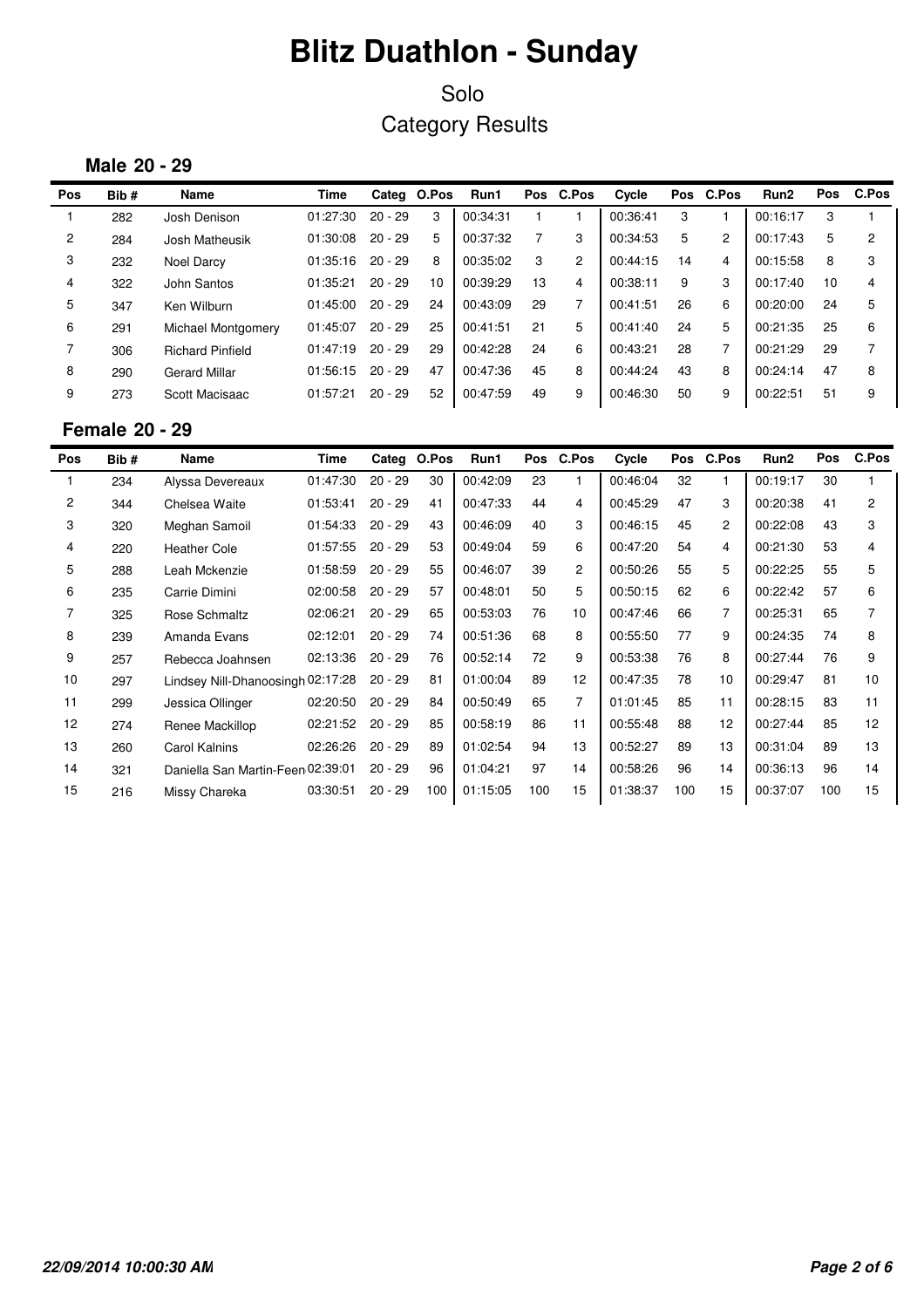Solo Category Results

### **Male 30 - 39**

| Pos            | Bib# | Name                   | Time     | Categ     | O.Pos          | Run1     | <b>Pos</b>     | <b>C.Pos</b>   | Cycle    |                | Pos C.Pos      | Run <sub>2</sub> | Pos | C.Pos |
|----------------|------|------------------------|----------|-----------|----------------|----------|----------------|----------------|----------|----------------|----------------|------------------|-----|-------|
|                | 261  | Aaron Katerenchuk      | 01:25:20 | $30 - 39$ | $\mathbf{1}$   | 00:34:42 | $\overline{2}$ |                | 00:34:43 | 1              |                | 00:15:54         |     |       |
| 2              | 301  | Reinier Paauwe         | 01:26:47 | $30 - 39$ | $\overline{c}$ | 00:36:04 | 4              | $\overline{2}$ | 00:34:40 | $\overline{2}$ | $\mathbf{2}$   | 00:16:02         | 2   | 2     |
| 3              | 352  | Thomas Yip             | 01:29:50 | $30 - 39$ | 4              | 00:39:12 | 11             | 4              | 00:32:38 | 4              | 3              | 00:18:00         | 4   | 3     |
| 4              | 210  | Stu Branagan           | 01:35:26 | $30 - 39$ | 11             | 00:38:38 | 9              | 3              | 00:37:45 | 8              | 4              | 00:19:02         | 11  | 4     |
| 5              | 303  | Sean Pedersen          | 01:37:05 | $30 - 39$ | 14             | 00:40:05 | 15             | 5              | 00:38:34 | 12             | 5              | 00:18:26         | 14  | 5     |
| 6              | 238  | <b>Travis Ekelund</b>  | 01:40:32 | $30 - 39$ | 17             | 00:40:06 | 16             | 6              | 00:42:22 | 19             | $\overline{7}$ | 00:18:03         | 17  | 6     |
| $\overline{7}$ | 278  | Glady Malvar           | 01:41:24 | $30 - 39$ | 19             | 00:41:59 | 22             | 8              | 00:40:02 | 18             | 6              | 00:19:22         | 19  | 7     |
| 8              | 252  | Willem Henning         | 01:43:02 | $30 - 39$ | 22             | 00:42:37 | 26             | 9              | 00:40:38 | 22             | 8              | 00:19:45         | 22  | 8     |
| 9              | 204  | Mark Armstrong         | 01:44:09 | $30 - 39$ | 23             | 00:40:27 | 19             | $\overline{7}$ | 00:43:56 | 25             | 9              | 00:19:46         | 23  | 9     |
| 10             | 255  | Scott Jardine          | 01:49:00 | $30 - 39$ | 31             | 00:46:04 | 37             | 12             | 00:41:12 | 30             | 10             | 00:21:43         | 31  | 10    |
| 11             | 217  | Philip Chu             | 01:51:01 | $30 - 39$ | 36             | 00:44:58 | 35             | 11             | 00:44:55 | 36             | 11             | 00:21:07         | 36  | 11    |
| 12             | 243  | Ian From               | 01:51:05 | $30 - 39$ | 37             | 00:48:30 | 54             | 14             | 00:42:27 | 38             | 12             | 00:20:07         | 37  | 12    |
| 13             | 254  | <b>Trevor Hofer</b>    | 01:54:06 | $30 - 39$ | 42             | 00:44:32 | 34             | 10             | 00:47:10 | 42             | 13             | 00:22:24         | 42  | 13    |
| 14             | 237  | Mark Ducey             | 01:57:21 | $30 - 39$ | 51             | 00:48:24 | 53             | 13             | 00:45:17 | 49             | 14             | 00:23:39         | 52  | 14    |
| 15             | 312  | <b>Robert Randall</b>  | 01:59:20 | $30 - 39$ | 56             | 00:51:43 | 69             | 16             | 00:44:35 | 53             | 15             | 00:23:01         | 56  | 15    |
| 16             | 341  | <b>Charl Volsteedt</b> | 02:05:54 | $30 - 39$ | 64             | 00:51:35 | 67             | 15             | 00:46:28 | 59             | 16             | 00:27:50         | 64  | 16    |
| 17             | 221  | Vaughan Collins        | 02:17:31 | $30 - 39$ | 82             | 00:56:29 | 82             | 17             | 00:52:21 | 80             | 18             | 00:28:41         | 82  | 17    |
| 18             | 244  | Dan Gamble             | 02:22:25 | $30 - 39$ | 87             | 01:03:45 | 95             | 18             | 00:44:20 | 79             | 17             | 00:34:18         | 87  | 18    |

### **Female 30 - 39**

| Pos | Bib# | Name                | <b>Time</b> | Categ     | O.Pos | Run1     | <b>Pos</b> | C.Pos          | Cycle    |    | Pos C.Pos      | Run <sub>2</sub> | Pos | C.Pos          |
|-----|------|---------------------|-------------|-----------|-------|----------|------------|----------------|----------|----|----------------|------------------|-----|----------------|
| 1   | 229  | Melissa Currie      | 01:37:21    | $30 - 39$ | 15    | 00:39:43 | 14         | 1              | 00:39:42 | 15 | 1              | 00:17:55         | 15  |                |
| 2   | 253  | Elize Henning       | 01:43:01    | $30 - 39$ | 21    | 00:42:37 | 25         | $\overline{2}$ | 00:40:38 | 23 | $\overline{2}$ | 00:19:45         | 21  | $\overline{c}$ |
| 3   | 242  | Shannon Flynn       | 01:58:54    | $30 - 39$ | 54    | 00:48:57 | 58         | 6              | 00:46:29 | 52 | 3              | 00:23:27         | 54  | 3              |
| 4   | 302  | Amy Paterson        | 02:01:31    | $30 - 39$ | 59    | 00:49:50 | 61         | $\overline{7}$ | 00:46:50 | 56 | 4              | 00:24:50         | 59  | 4              |
| 5   | 228  | Julianne Csiki      | 02:02:43    | $30 - 39$ | 60    | 00:48:52 | 56         | 5              | 00:49:17 | 61 | 6              | 00:24:33         | 60  | 5              |
| 6   | 277  | Laura Mah           | 02:03:38    | $30 - 39$ | 61    | 00:47:54 | 47         | 4              | 00:51:17 | 63 | 7              | 00:24:27         | 61  | 6              |
| 7   | 323  | Aimey Sashuk        | 02:04:26    | $30 - 39$ | 62    | 00:52:15 | 73         | 11             | 00:48:12 | 65 | 9              | 00:23:57         | 62  | 7              |
| 8   | 342  | Kobie Volsteedt     | 02:05:53    | $30 - 39$ | 63    | 00:51:34 | 66         | 9              | 00:46:30 | 60 | 5              | 00:27:48         | 63  | 8              |
| 9   | 233  | <b>Tina Delisle</b> | 02:06:22    | $30 - 39$ | 66    | 00:50:43 | 64         | 8              | 00:50:14 | 67 | 10             | 00:25:23         | 66  | 9              |
| 10  | 340  | Kristine Vierneza   | 02:06:54    | $30 - 39$ | 67    | 00:53:05 | 77         | 14             | 00:47:20 | 64 | 8              | 00:26:28         | 67  | 10             |
| 11  | 324  | Sarah Schaefer      | 02:08:56    | $30 - 39$ | 69    | 00:51:46 | 70         | 10             | 00:52:03 | 70 | 11             | 00:25:06         | 69  | 11             |
| 12  | 286  | Katie Mcbeath       | 02:10:36    | $30 - 39$ | 73    | 00:47:44 | 46         | 3              | 00:56:55 | 71 | 12             | 00:25:55         | 73  | 12             |
| 13  | 215  | Samantha Carruthers | 02:12:11    | $30 - 39$ | 75    | 00:52:50 | 75         | 13             | 00:52:13 | 74 | 13             | 00:27:08         | 75  | 13             |
| 14  | 330  | Sarah Solomon       | 02:15:43    | $30 - 39$ | 78    | 00:52:47 | 74         | 12             | 00:56:45 | 81 | 14             | 00:26:10         | 78  | 14             |
| 15  | 305  | Jessica Pollard     | 02:21:52    | $30 - 39$ | 86    | 00:58:07 | 85         | 15             | 00:56:00 | 87 | 15             | 00:27:45         | 86  | 15             |
| 16  | 338  | Laura Urbanowski    | 02:30:06    | $30 - 39$ | 92    | 01:01:32 | 93         | 18             | 00:55:15 | 90 | 16             | 00:33:17         | 92  | 16             |
| 17  | 206  | Jocelyn Bietz       | 02:31:39    | $30 - 39$ | 93    | 01:01:10 | 92         | 17             | 00:58:18 | 92 | 18             | 00:32:10         | 94  | 18             |
| 18  | 311  | Chelsea Ramsey      | 02:31:39    | $30 - 39$ | 94    | 01:04:12 | 96         | 19             | 00:55:16 | 93 | 19             | 00:32:10         | 93  | 17             |
| 19  | 247  | Jo-Anne Giffen      | 02:32:48    | $30 - 39$ | 95    | 01:01:00 | 91         | 16             | 00:56:19 | 91 | 17             | 00:35:28         | 95  | 19             |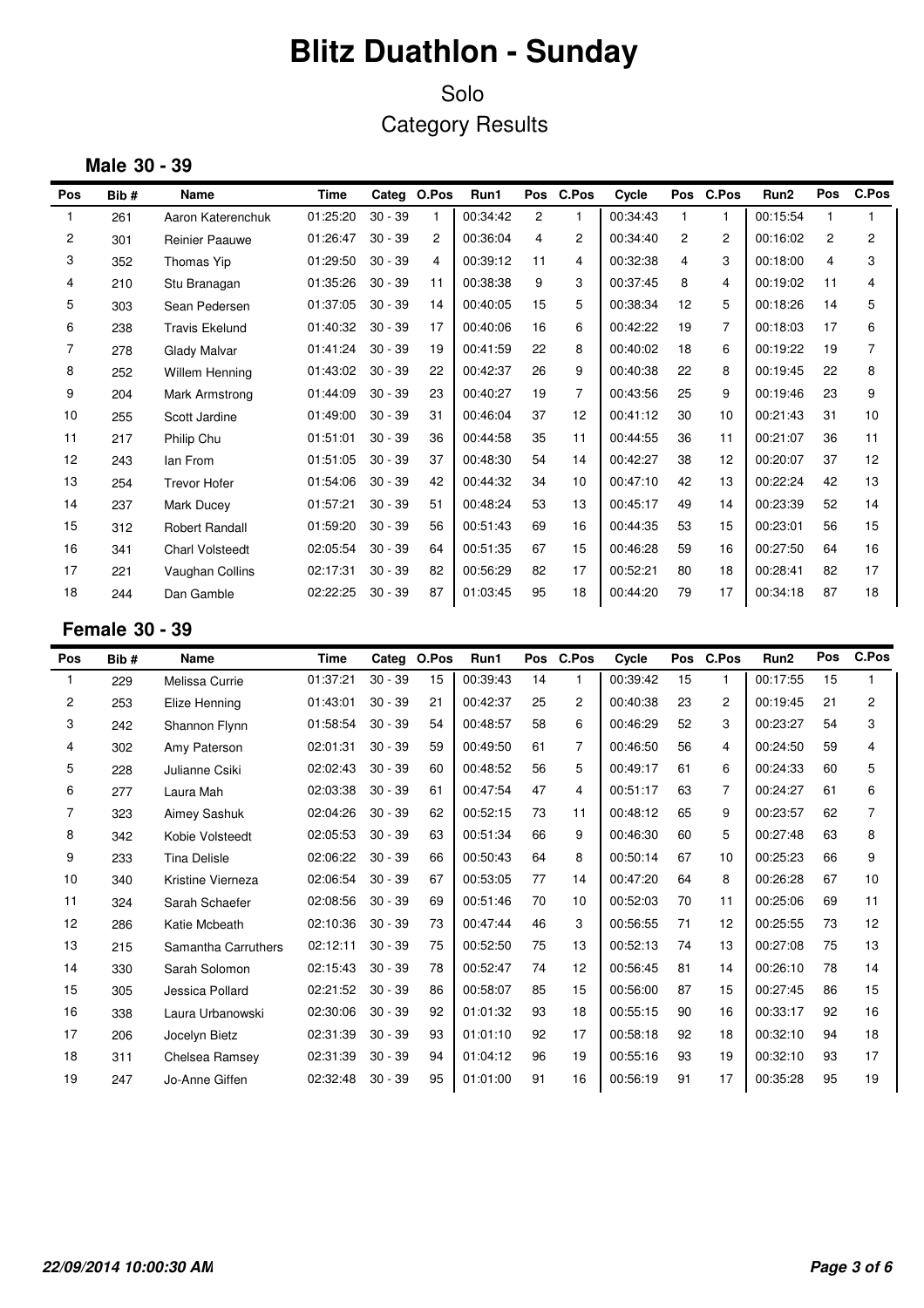Solo Category Results

#### **Male 40 - 49**

| <b>Pos</b>     | Bib# | Name                 | Time     |           | Categ O.Pos    | Run1     |    | Pos C.Pos      | Cycle    |                | Pos C.Pos      | Run <sub>2</sub> | Pos | C.Pos |
|----------------|------|----------------------|----------|-----------|----------------|----------|----|----------------|----------|----------------|----------------|------------------|-----|-------|
|                | 283  | Garry Beer           | 01:32:38 | $40 - 49$ | 6              | 00:36:15 | 5  | 1              | 00:38:27 | 6              | 1              | 00:17:54         | 6   |       |
| $\overline{c}$ | 336  | Keith Taylor         | 01:33:13 | $40 - 49$ | $\overline{7}$ | 00:38:52 | 10 | 3              | 00:35:54 | $\overline{7}$ | $\overline{2}$ | 00:18:26         | 7   | 2     |
| 3              | 271  | Greg Long            | 01:36:18 | $40 - 49$ | 12             | 00:38:09 | 8  | $\overline{2}$ | 00:41:30 | 16             | 3              | 00:16:38         | 12  | 3     |
| 4              | 203  | <b>Curtis Arling</b> | 01:41:16 | $40 - 49$ | 18             | 00:44:30 | 33 | 8              | 00:37:08 | 17             | 4              | 00:19:37         | 18  | 4     |
| 5              | 372  | <b>Hilton Quinn</b>  | 01:42:41 | $40 - 49$ | 20             | 00:42:42 | 27 | 5              | 00:39:49 | 20             | 5              | 00:20:09         | 20  | 5     |
| 6              | 310  | <b>Robert Prus</b>   | 01:47:13 | $40 - 49$ | 28             | 00:43:52 | 31 | 6              | 00:38:53 | 21             | 6              | 00:24:28         | 28  | 6     |
| $\overline{7}$ | 298  | Robb Oliver          | 01:50:16 | $40 - 49$ | 33             | 00:44:17 | 32 | $\overline{7}$ | 00:44:43 | 33             | $\overline{7}$ | 00:21:16         | 33  | 7     |
| 8              | 334  | <b>Tom Switzer</b>   | 01:50:55 | $40 - 49$ | 34             | 00:45:58 | 36 | 9              | 00:43:42 | 35             | 9              | 00:21:15         | 34  | 8     |
| 9              | 272  | Colin Macdonald      | 01:52:34 | $40 - 49$ | 38             | 00:48:47 | 55 | 13             | 00:40:44 | 34             | 8              | 00:23:03         | 38  | 9     |
| 10             | 285  | Norbert Mazenod      | 01:54:49 | $40 - 49$ | 45             | 00:46:52 | 41 | 10             | 00:44:49 | 41             | 10             | 00:23:07         | 45  | 10    |
| 11             | 300  | <b>Adam Oster</b>    | 01:55:58 | $40 - 49$ | 46             | 00:40:13 | 17 | 4              | 00:57:31 | 58             | 13             | 00:18:14         | 46  | 11    |
| 12             | 269  | <b>Ryan Lawley</b>   | 01:56:17 | $40 - 49$ | 48             | 00:47:56 | 48 | 12             | 00:45:00 | 46             | 11             | 00:23:20         | 48  | 12    |
| 13             | 214  | Juneer Calvero       | 01:56:46 | $40 - 49$ | 49             | 00:47:14 | 43 | 11             | 00:45:53 | 48             | 12             | 00:23:39         | 49  | 13    |
| 14             | 202  | David Amesty         | 02:08:57 | $40 - 49$ | 70             | 00:49:32 | 60 | 15             | 00:52:47 | 69             | 14             | 00:26:38         | 70  | 14    |
| 15             | 329  | Ben Solomon          | 02:09:15 | $40 - 49$ | 71             | 00:48:54 | 57 | 14             | 00:55:54 | 73             | 15             | 00:24:26         | 71  | 15    |
| 16             | 327  | Jeff Simpson         | 02:24:31 | $40 - 49$ | 88             | 01:00:26 | 90 | 17             | 00:49:12 | 82             | 16             | 00:34:53         | 88  | 16    |
| 17             | 289  | <b>Luke Meyers</b>   | 02:40:39 | $40 - 49$ | 97             | 00:56:23 | 81 | 16             | 01:08:15 | 97             | 17             | 00:36:00         | 97  | 17    |

### **Female 40 - 49**

| Pos            | Bib# | Name           | Time     |           | Categ O.Pos | Run1     |    | Pos C.Pos      | Cycle    | Pos | C.Pos | Run <sub>2</sub> | <b>Pos</b> | C.Pos |
|----------------|------|----------------|----------|-----------|-------------|----------|----|----------------|----------|-----|-------|------------------|------------|-------|
|                | 319  | Adela Salt     | 01:45:08 | $40 - 49$ | 26          | 00:40:15 | 18 |                | 00:47:02 | 31  | 3     | 00:17:49         | 26         |       |
| $\overline{c}$ | 263  | Marcy Kimpton  | 01:46:35 | $40 - 49$ | 27          | 00:43:40 | 30 | 3              | 00:41:42 | 27  |       | 00:21:11         | 27         | 2     |
| 3              | 236  | Lisa Dorian    | 01:49:42 | $40 - 49$ | 32          | 00:46:57 | 42 | 4              | 00:40:14 | 29  | 2     | 00:22:30         | 32         | 3     |
| 4              | 241  | Catherine Fah  | 01:50:56 | $40 - 49$ | 35          | 00:42:54 | 28 | $\overline{2}$ | 00:47:17 | 37  | 4     | 00:20:44         | 35         | 4     |
| 5              | 265  | Lucia Kujawa   | 01:53:13 | $40 - 49$ | 39          | 00:49:59 | 63 | 6              | 00:41:34 | 39  | 5     | 00:21:40         | 39         | 5     |
| 6              | 200  | Judy Aldous    | 01:56:48 | $40 - 49$ | 50          | 00:48:04 | 51 | 5              | 00:46:40 | 51  | 6     | 00:22:03         | 50         | 6     |
|                | 313  | Angie Redecopp | 02:28:02 | $40 - 49$ | 90          | 00:58:59 | 87 |                | 01:01:11 | 94  |       | 00:27:51         | 90         |       |
| 8              | 240  | Debbie Evans   | 02:59:57 | $40 - 49$ | 98          | 01:14:47 | 99 | 8              | 01:08:53 | 99  | 8     | 00:36:16         | 98         | 8     |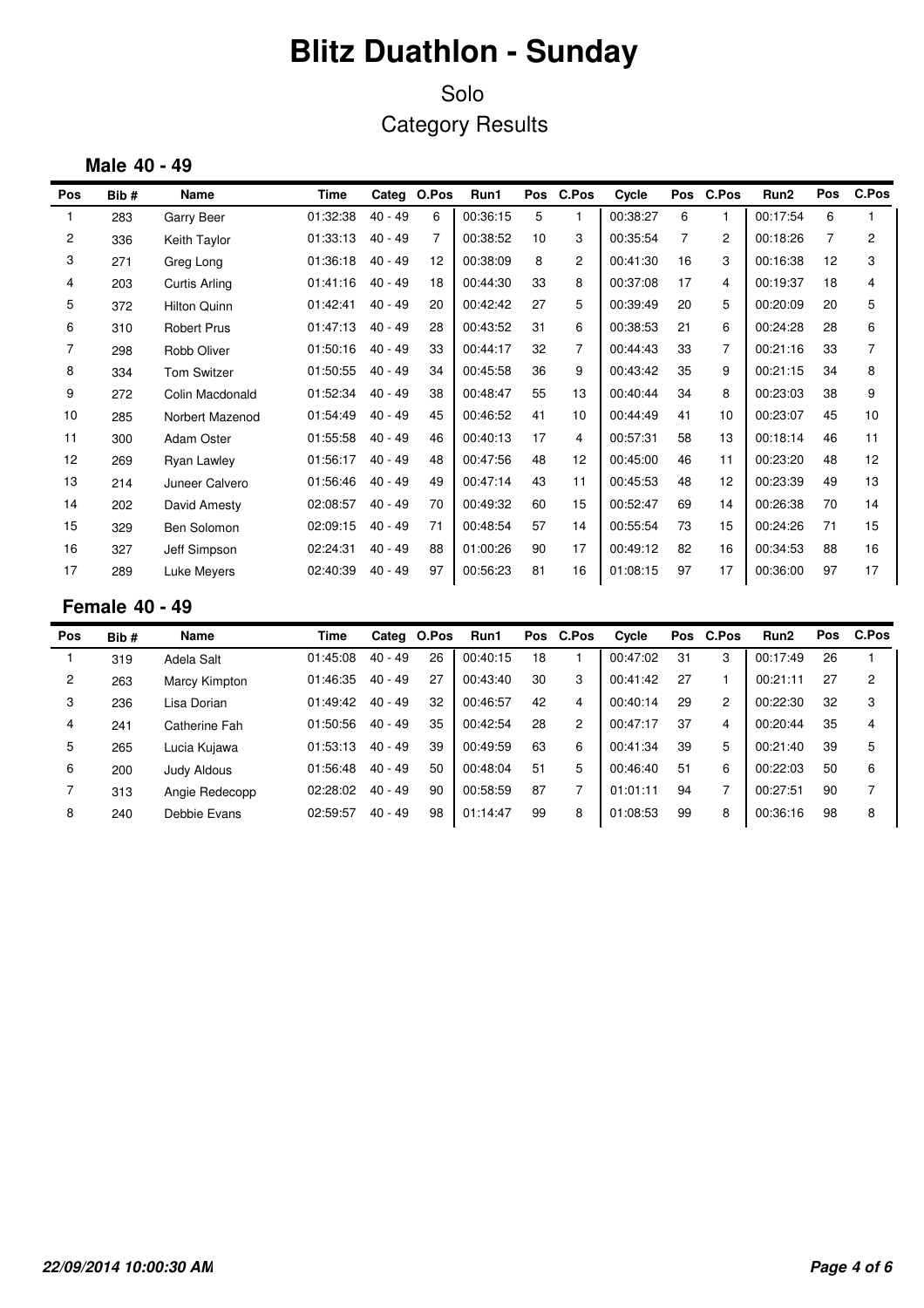### Solo Category Results

#### **Male 50 - 59**

| Pos | Bib# | Name                 | Time     |           | Categ O.Pos | Run1     |    | Pos C.Pos      | Cycle    |    | Pos C.Pos | Run <sub>2</sub> | <b>Pos</b> | C.Pos |
|-----|------|----------------------|----------|-----------|-------------|----------|----|----------------|----------|----|-----------|------------------|------------|-------|
|     | 351  | Donald Workman       | 01:36:28 | $50 - 59$ | 13          | 00:39:29 | 12 |                | 00:38:45 | 10 |           | 00:18:14         | 13         |       |
| 2   | 227  | Gordon Craig         | 01:37:42 | $50 - 59$ | 16          | 00:40:50 | 20 | $\overline{c}$ | 00:38:10 | 13 | 2         | 00:18:41         | 16         | 2     |
| 3   | 266  | Thomas Kujawa        | 01:53:14 | $50 - 59$ | 40          | 00:49:58 | 62 | 4              | 00:41:35 | 40 | 3         | 00:21:40         | 40         | 3     |
| 4   | 346  | Gregory Wallace      | 01:54:34 | $50 - 59$ | 44          | 00:46:05 | 38 | 3              | 00:46:07 | 44 | 4         | 00:22:21         | 44         | 4     |
| 5   | 219  | <b>Bruce Cocklin</b> | 02:09:51 | $50 - 59$ | 72          | 00:55:53 | 79 | 5              | 00:46:09 | 68 | 5         | 00:27:47         | 72         | 5     |
| 6   | 270  | Kevin Lock           | 03:04:18 | $50 - 59$ | 99          | 01:14:43 | 98 | 6              | 01:08:25 | 98 | 6         | 00:41:08         | 99         | 6     |

#### **Female 50 - 59**

| Pos | Bib# | Name           | Time     |         | Categ O.Pos | Run1     |    | Pos C.Pos | Cvcle    |    | Pos C.Pos      | Run <sub>2</sub> |    | Pos C.Pos |
|-----|------|----------------|----------|---------|-------------|----------|----|-----------|----------|----|----------------|------------------|----|-----------|
|     | 207  | Sylvie Boivin  | 02:01:04 | 50 - 59 | 58          | 00:51:52 |    |           | 00:45:47 | 57 |                | 00:23:24         | 58 |           |
|     | 275  | Sue Macpherson | 02:16:44 | 50 - 59 | 80          | 00:56:35 | 83 |           | 00:53:33 | 84 | $\overline{2}$ | 00:26:35         | 80 |           |
|     | 280  | Janet Martin   | 02:20:50 | 50 - 59 | 83          | 00:57:44 | 84 | 3         | 00:55:31 | 86 | 3              | 00:27:34         | 84 |           |